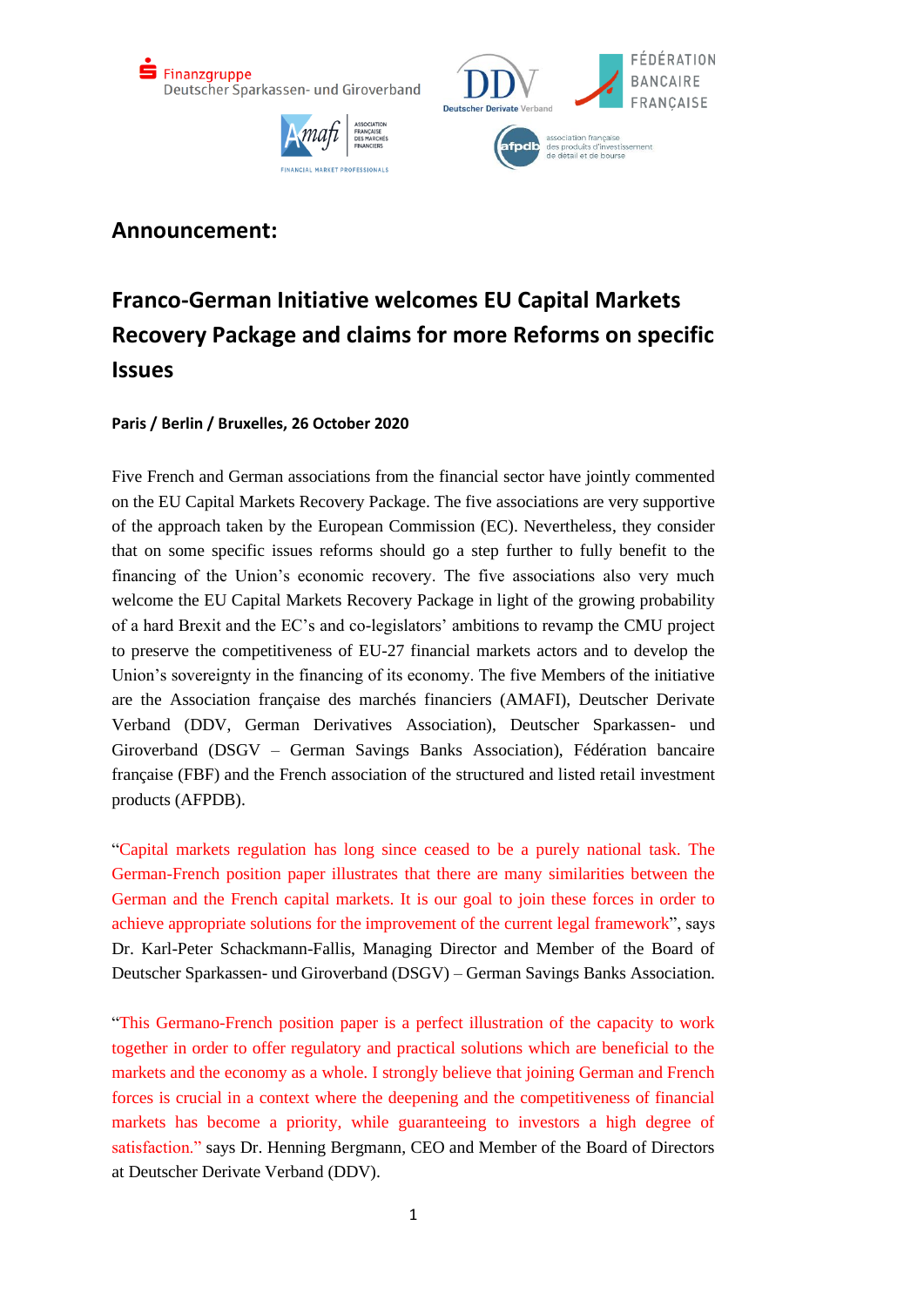

"At a time where financial markets have a major role to play in supporting the Union's economic recovery, I am convinced that the expertise brought by this Franco-German coalition is critical to provide targeted amendments to improve existing capital markets rules. In this joint paper we highlight key recommendations in order to make EU-27 financial markets more competitive and efficient in financing the European economy while ensuring a high level of investor protection and increasing transparency. I very much look forward to continuing this fruitful collaboration with our German colleagues on this file as well as on upcoming ones in order to complete the Capital Markets Union", says Stéphane Giordano, Chairman of the French Financial Market Association (AMAFI).